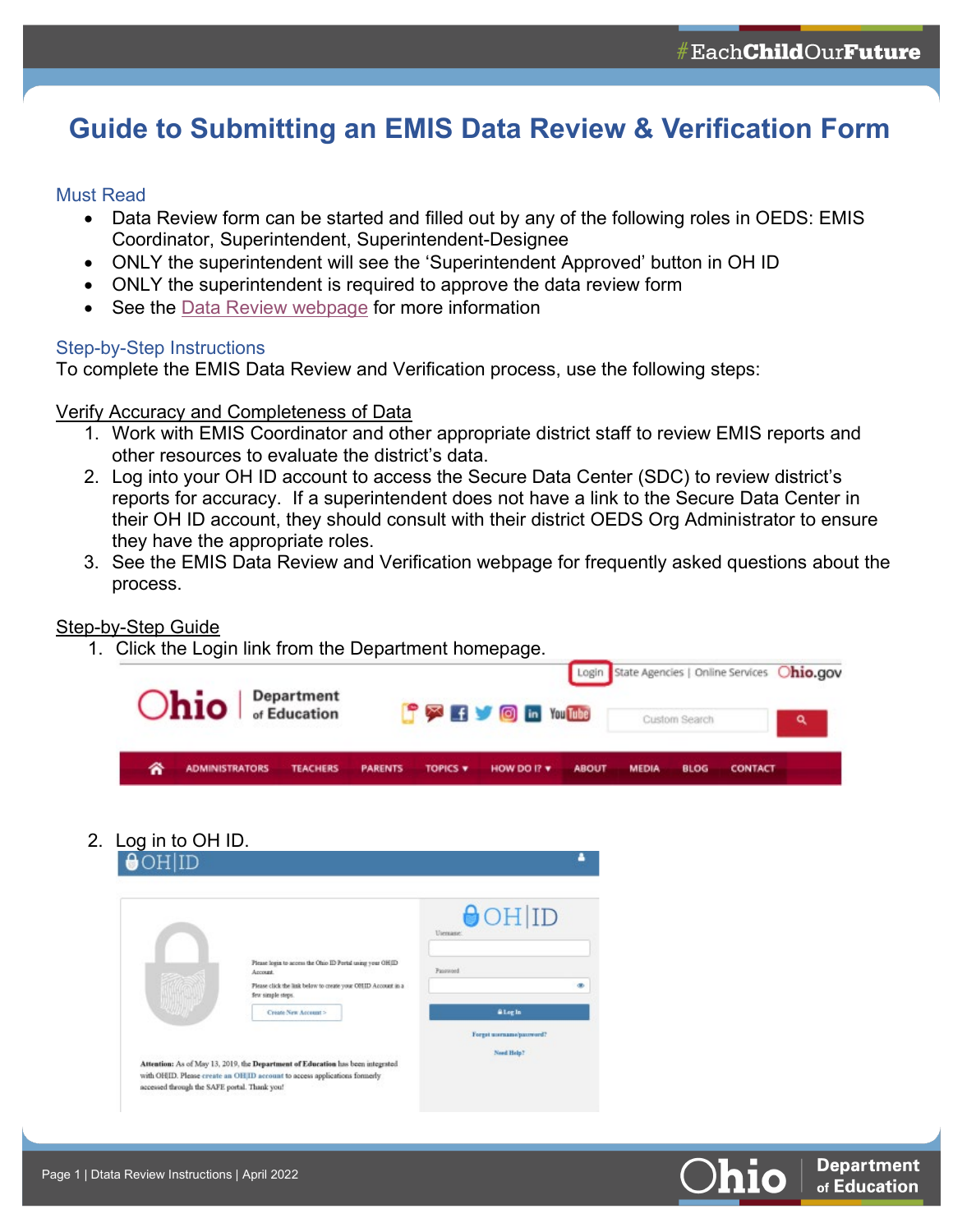3. Click on the "Data Submissions Form" tile.



4. After the Forms Dashboard loads, click on the "Select Program" icon in the top far left-hand corner.

5. Click on "EMIS Data Review and Verification forms" menu option.



6. Use the dropdown menu for "Program Period" to select the appropriate review. For example, to find the FY22 Data Review for Finance form, choose "EMIS Data Review FY2022".

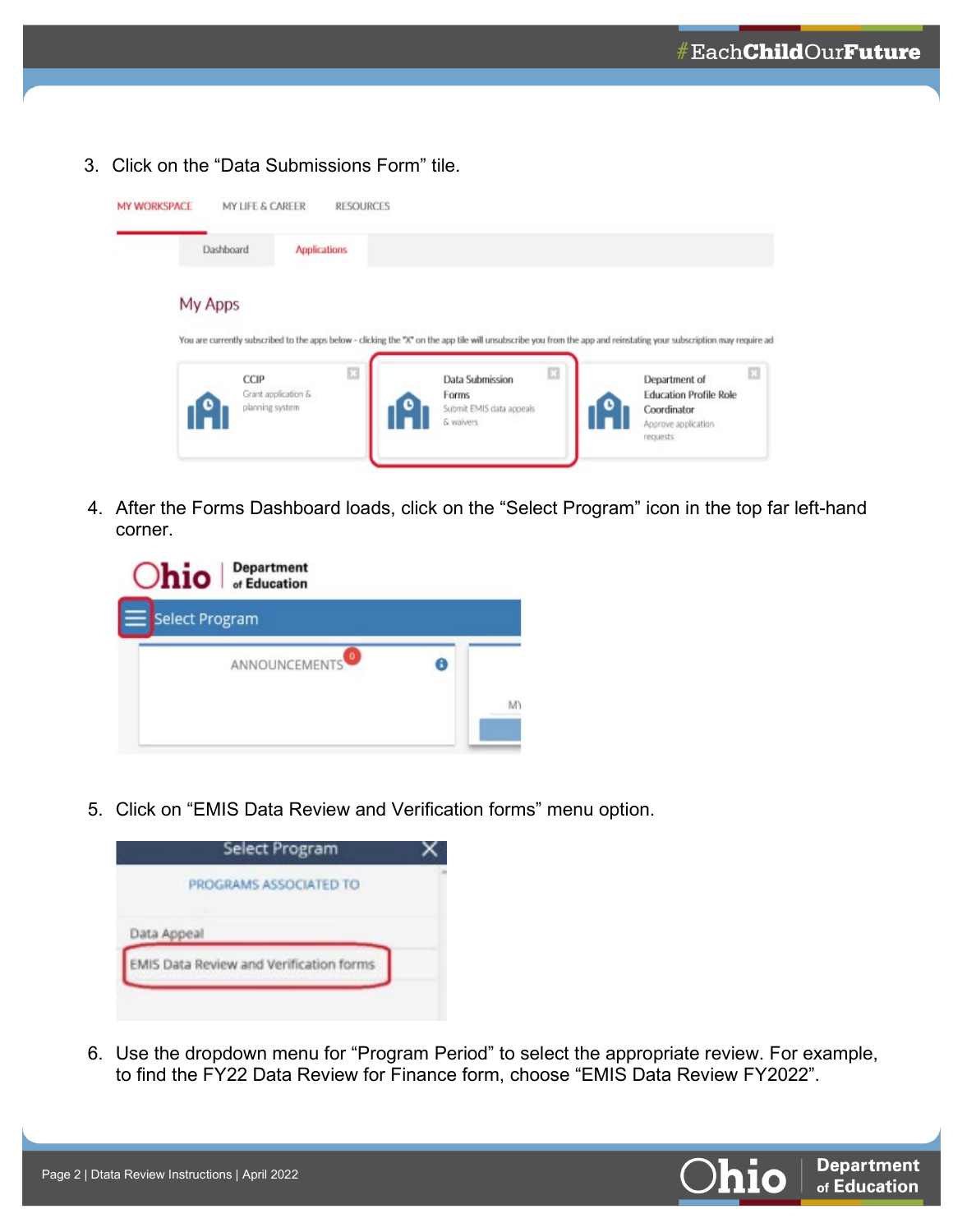- 7. After selecting the desired program period, click "Search".
- 8. In the search results at the bottom of the page, find the year of data reviews you are looking for. Click the magnifying glass for "Details".



9. Click the "Questions" tab.



- 10.In the "Survey Plan" column, find the appropriate Data Review form.
- 11.To start a new survey, click the "Start" button in the "Details" column of the "Survey Plan" you have selected to complete.
- 12.Click "OK" when prompted to start survey.



- 13.If you are returning to complete a survey that is already in progress at your district, click the magnifying glass in the details column next to the survey plan.
- 14.Scroll down the first page to read the Introduction section. When finished reading, click "Next" at the bottom to proceed.
- 15.Scroll down the second page to learn about what data superintendents and treasurers are being asked to verify. When finished reading, click "Next" at the bottom to proceed.
- 16.During any time, you may jump back to prior pages by clicking the gray box next to the desired section.



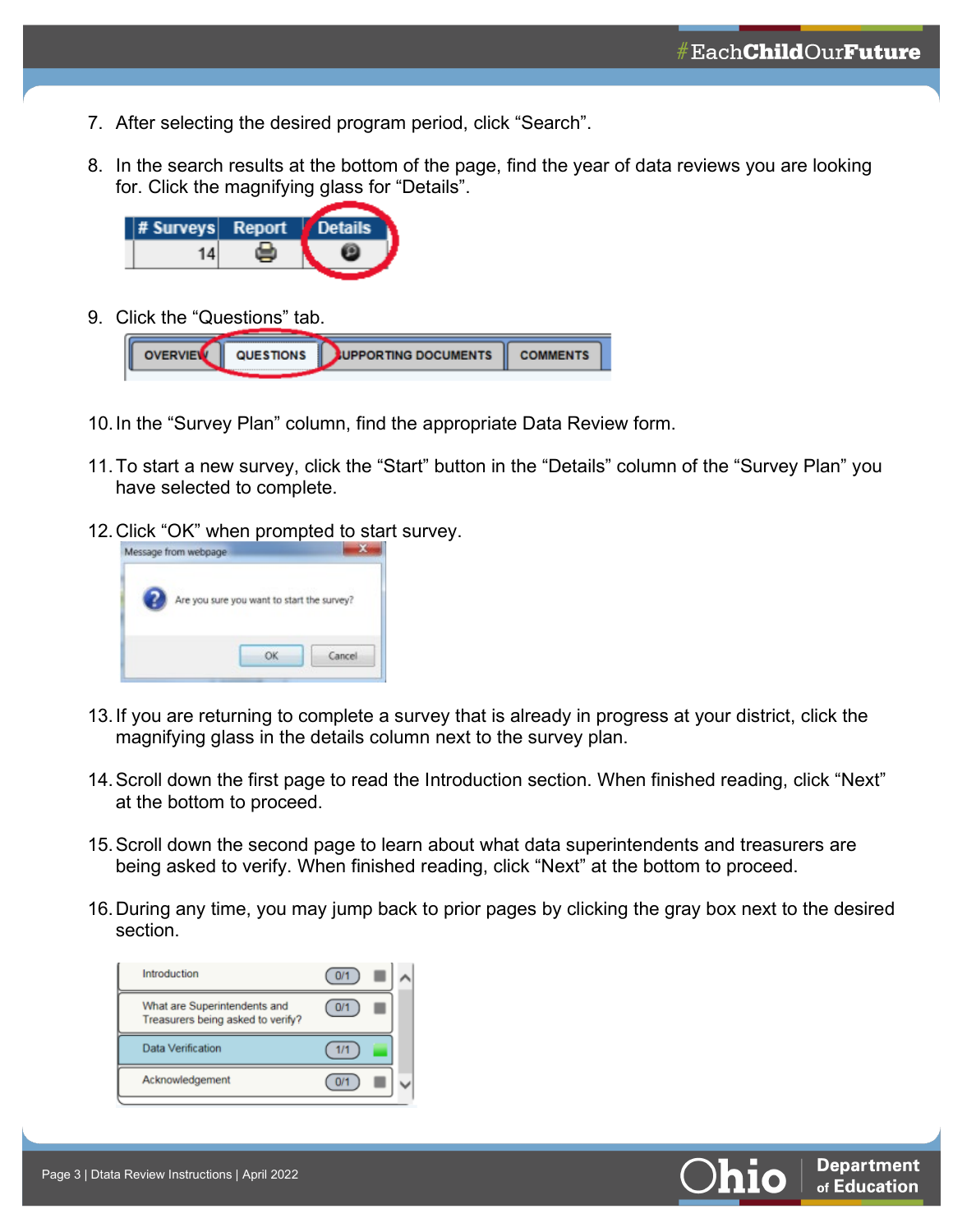- 17.Verify your district's data in the "Data Verification" section. Choose among the following options as to whether the data is complete and accurate: "Yes", "Yes, with exception of appealed data", or "No, not at this time". Note that if the treasurer has already answered this question, their answer will be prepopulated. Superintends can change this answer, if needed.
- 18.If you check "Yes, with exception of appealed data" or "No, not at this time", you MUST describe why in detail in the box below. After completing the EMIS Review, your district will need to complete the associated data appeal form. See the instructions for submitting the data appeal form on the Department website.

| Question 1                                                                                                            |      |
|-----------------------------------------------------------------------------------------------------------------------|------|
| <b>Data Verification</b>                                                                                              |      |
| * I certify that this data is complete and accurate.                                                                  |      |
| O Yes                                                                                                                 |      |
| O Yes, with exception of appealed data                                                                                |      |
| $O$ No, not at this time.                                                                                             |      |
| If you checked "Yes, with exception of appealed data" or "No, not at this time" above, please describe why in detail: |      |
|                                                                                                                       |      |
|                                                                                                                       | ۸    |
|                                                                                                                       |      |
|                                                                                                                       |      |
|                                                                                                                       |      |
|                                                                                                                       |      |
|                                                                                                                       |      |
|                                                                                                                       |      |
|                                                                                                                       |      |
| 免日日日                                                                                                                  |      |
|                                                                                                                       |      |
|                                                                                                                       |      |
| Save<br>Reset<br>Prev                                                                                                 | Next |

19.When finished, click "Save". Then click "Next". If you do not click "Save" before clicking "Next", you will get the following message.



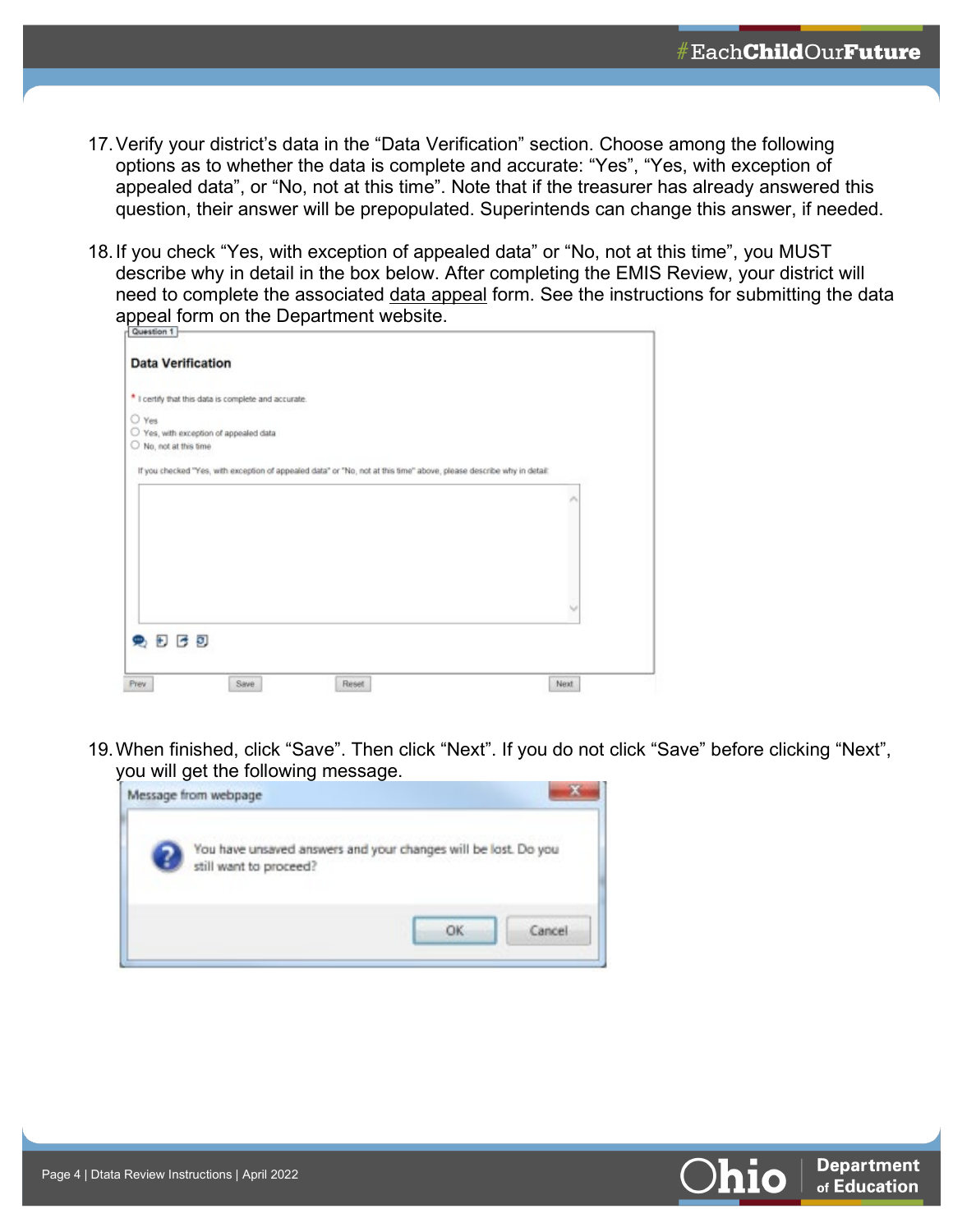20.Use the checkboxes to certify each acknowledgement. You cannot complete the form until all boxes are checked.



- 21.When finished checking boxes, click "Save".
- 22.After clicking "Save", you will see a "Superintendent Approved" box appear on the left side of the screen. Note that if the superintendent does not see the "Superintendent Approved" box, check the web to make sure the deadline is not past. The form cannot be submitted after the deadline.



23.To certify, the Superintendent MUST click the "Superintendent Approved" box. After clicking this box, you will get the following pop up box.